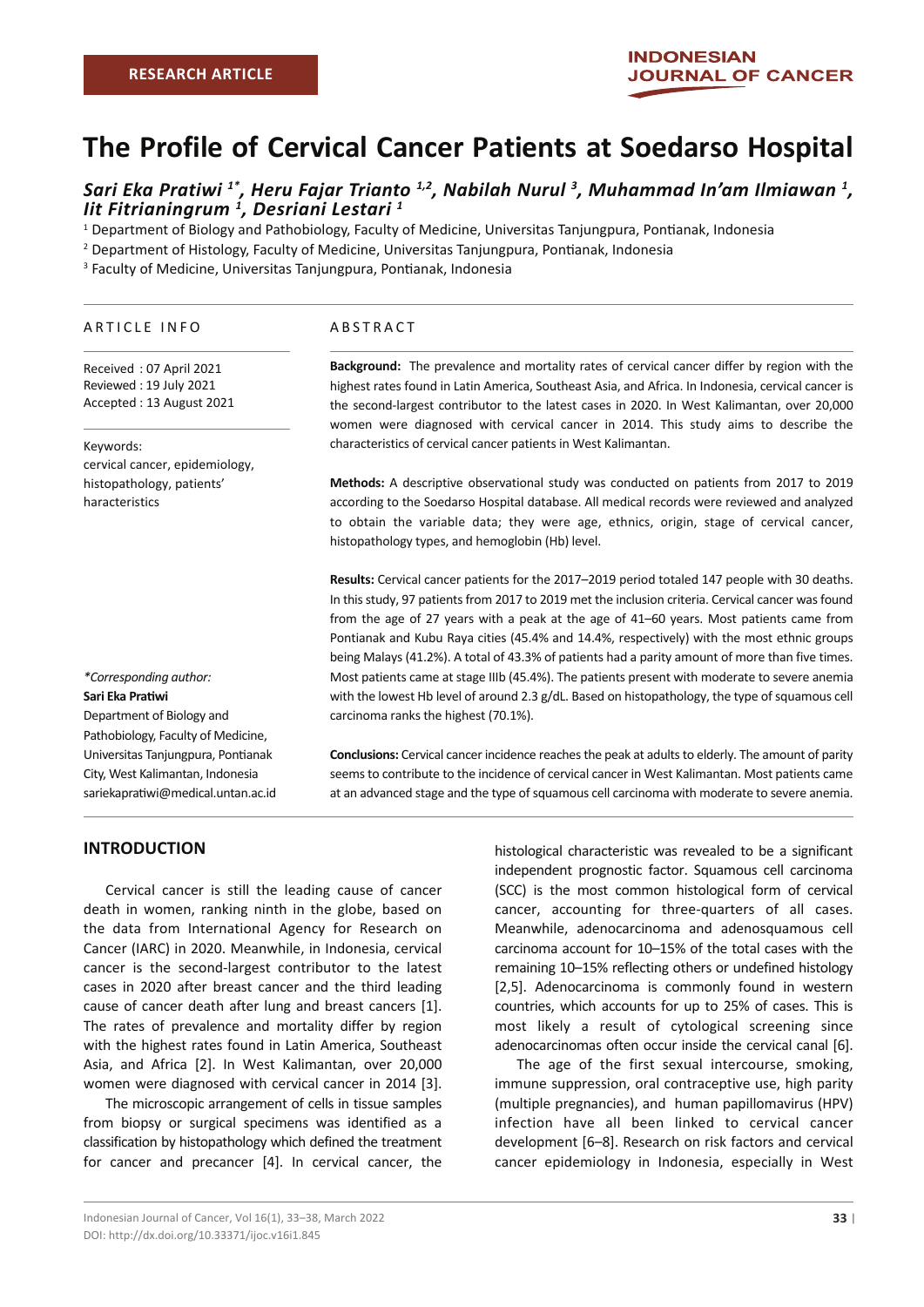Kalimantan, is limited. Therefore, this study aims to describe the characteristics of cervical cancer patients in West Kalimantan.

### **METHODS**

A descriptive observational study was conducted on patients from 2017 to 2019 according to the Soedarso Hospital database. The patients who had a biopsy for cervical cancer SCC or adenocarcinoma or another type of cervix were eligible for inclusion in the study. All medical records were reviewed and analyzed to obtain the variable data; they were age, ethnics, origin, stage of cervical cancer, histopathology types, and Hb level. The medical record that was lack of complementary data needed was excluded. The gynecologist constructed the clinical diagnosis and staging. At the same time, the histopathology type was determined by the pathologist.

#### **RESULTS**

The prevalence of cervical cancer at Soedarso Hospital Pontianak for the period of 2017–2019 was obtained through data collection from the Hospital Health Promotion Section taken through the annual Patient Morbidity Data file. Based on the studies that have been conducted, cervical cancer patients for the 2017–2019 period totaled 147 people. The highest incidence of cervical cancer occurred in 2017, and 61 cases were recorded out of 147 patients during that period. The lowest incidence of cervical cancer occurred in 2019, and 41 cases were recorded out of 147 patients. Meanwhile, the number of incidents in 2018 was 45 cases. However, there were only 124 out of 147 patients who have complete information about the outcome.

The incidence of cervical cancer has decreased from 2017 to 2019, but the patient mortality rate has increased. There were 30 deaths recorded during the three years of the study. The highest death rate due to cervical cancer was found in 2019, namely 11 deaths from 38 patients (29%). Meanwhile, the lowest cervical cancer mortality rate occurred in 2017, namely 8 cases out of a total of 45 cervical cancer patients (17.8%). The patient mortality rate in 2018 was 11 cases (26.8%).

In this study, 97 patients from 2017 to 2019 met the inclusion criteria. Cervical cancer was found starting from the age of 27 years with a peak seen at the age of 41-60 years. The mean age was 48.7 years. The oldest age found for cervical cancer was 78 years. Most of the patients visiting Soedarso Hospital came from Pontianak and Kubu Raya cities, with the most ethnic groups being Malays, Dayaks, and Madura.

The number of marriages did not appear to be a significant risk factor for cervical cancer incidence in this study. In contrast, the amount of parity seems to contribute to the incidence of cervical cancer. A total of 43.3% of **Table 1.** Characteristics of patients

| <b>Characteristics</b>        | n              | Percentage<br>(%) |
|-------------------------------|----------------|-------------------|
| Age (years)                   |                |                   |
| Over 60                       | 13             | 13.4              |
| $51 - 60$                     | 26             | 26.8              |
| $41 - 50$                     | 39             | 40.2              |
| $31 - 40$                     | 14             | 14.4              |
| $21 - 30$                     | 5              | 5.1               |
| Origin                        |                |                   |
| Pontianak                     | 44             | 45.4              |
| Kubu Raya                     | 14             | 14.4              |
| Mempawah                      | 11             | 11.3              |
| Bengkayang                    | 1              | 1.0               |
| Singkawang                    | 2              | 2.1               |
| Sambas                        | 7              | 7.2               |
| Landak                        | 5              | 5.2               |
| Sekadau                       | 3              | 3.1               |
| Sanggau                       | 4              | 4.1               |
| Melawi                        | $\overline{2}$ | 2.1               |
| Kapuas Hulu                   | 2              | 2.1               |
| Ketapang                      | 2              | 2.1               |
|                               |                |                   |
| <b>Ethnics</b>                |                |                   |
| Malays                        | 40             | 41.2              |
| Dayaks                        | 18             | 18.6              |
| Chinese                       | $\overline{7}$ | 7.2               |
| Javanese                      | 10             | 10.3              |
| Madura                        | 16             | 16.5              |
| <b>Batak</b>                  | 3              | 3.1               |
| Sundanese                     | 3              | 3.1               |
| Number of marriages           |                |                   |
| 1x                            | 68             | 70.1              |
| 2X                            | 21             | 21.7              |
| 3X                            | 5              | 5.2               |
| $\geq 4x$                     | 3              | 3.1               |
| <b>Parities</b>               |                |                   |
| P0                            | 4              | 4.1               |
| P1                            | 6              | 6.2               |
| P <sub>2</sub>                | 14             | 14.4              |
| P3                            | 20             | 20.6              |
| P4                            | 11             | 11.3              |
| $\geq$ P5                     | 42             | 43.3              |
|                               |                |                   |
| Hb levels (g/dL)<br>$\geq$ 11 |                |                   |
| 9 s/d 10                      | 19<br>13       | 19.6              |
|                               |                | 13.4              |
| 7 s/d 8                       | 29             | 29.9              |
| < 7                           | 36             | 37.1              |
| <b>Histopathology types</b>   |                |                   |
| Adenocarcinoma                | 22             | 22.7              |
| Squamous Cell Carcinoma       | 68             | 70.1              |
| Adenosquamous Carcinoma       | 7              | 7.2               |
| <b>Stage</b>                  |                |                   |
| IB                            | 5              | 5.2               |
| IIА                           |                |                   |
|                               | 5              | 5.2               |
| IIВ                           | 22             | 22.7              |
| IIIA                          | 10             | 10.3              |
| <b>IIIB</b>                   | 44             | 45.4<br>11.3      |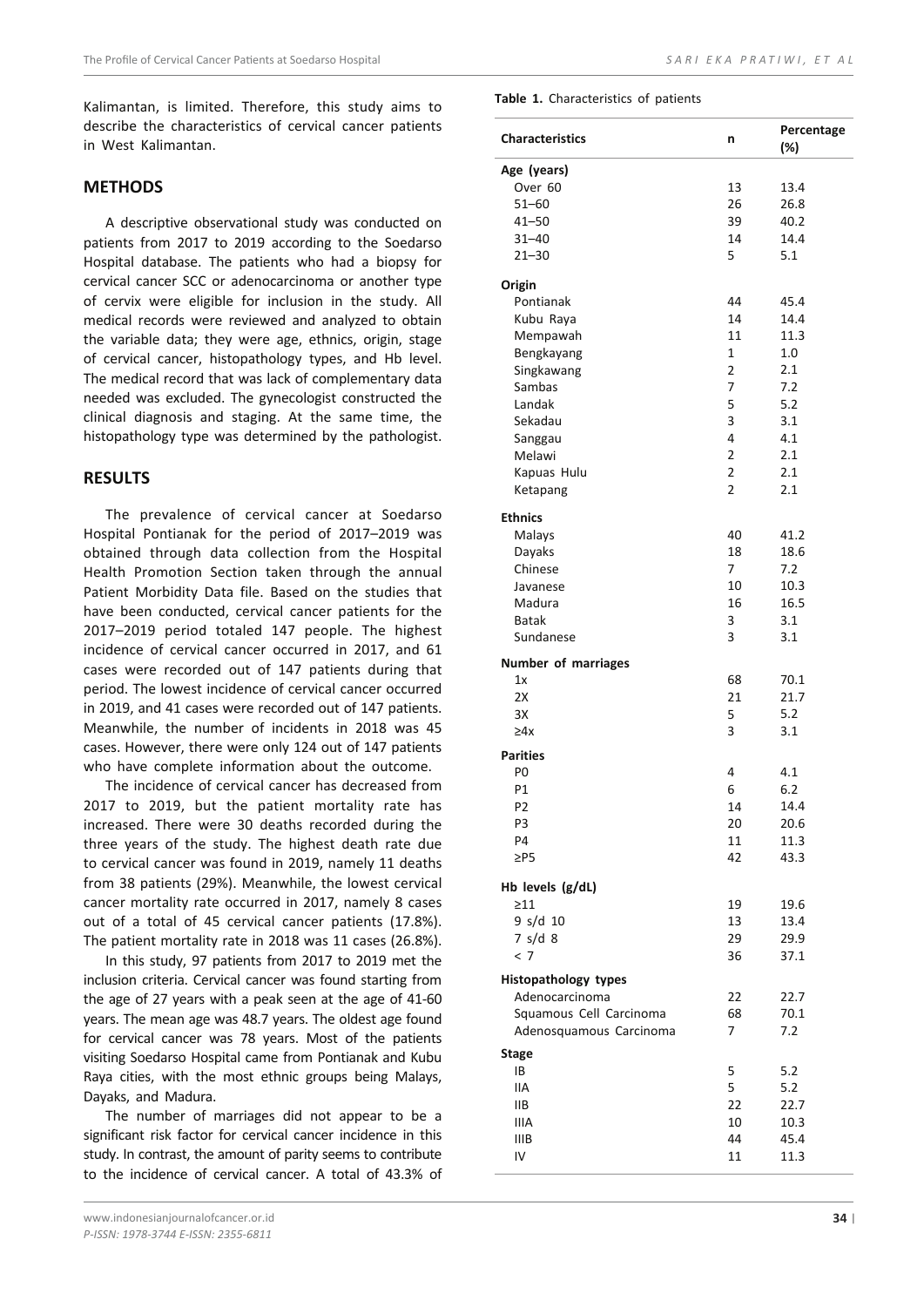patients had a parity amount of more than five times. It was noted that two patients had a history of 11 births, five had nine births, five patients had eight births, and 30 had a parity of 5–7 times. Although four patients had never given birth, 50% of them have been married twice.

Most of the patients came at an advanced stage, namely stage IIIB (45.4%), followed by stages IIB and IIIA. This is in line with the Hb levels of patients diagnosed with cervical cancer. Most of the patients present with moderate to severe anemia with the lowest Hb levels around 2.3 g/dL. Based on histopathology, the type of squamous cell carcinoma ranks the highest (70.1%). The dominant subtype was invasive non-keratinizing squamous cell carcinoma large cell type (55.7%). The detailed characteristics of the patients can be seen in **Table 1**.

#### **DISCUSSION**

Cancer is a non-communicable disease, which is quite unsettling. In Indonesia, almost 1.8 per-mile population (all ages) suffer from cancer with a peak prevalence at the age of 45–65. Meanwhile, in West Kalimantan, 1.5 per mill of the population has cancer [9]. Cervical cancer was expected to cause 13,240 cases and 4,170 deaths in the United States in 2019. In China, 98,900 new cases of cervical cancer were registered in 2015 with 30,500 deaths. Cervical cancer has reduced in developed countries due to increased screening and higher uptake of HPV vaccination. However, it remains one of the leading causes of cancer morbidity among females in developing countries. Cervical cancer patients with advanced stages have a poor survival rate [7].

In European populations, cervical cancer incidence starts growing at the age of 20–29 years and progressively rises to a peak around the age of 45–49 years. In the United States, the probability of having invasive cervix cancer is also higher in women aged 40 to 59 [2,10]. In India, the peak age for cervical cancer is 40 to 49 years old [11]. In Indonesia, a study conducted in Surabaya from March to August 2016 revealed cancer patients dominated by the age of 41–60, the mode was 51 years, and the mean was 48 [8].

The ectocervix, which is lined by squamous epithelium, and the endocervix, which is lined by simple glandular epithelium, are two main epithelial zones of the normal cervix. The endocervical epithelium is replaced by immature squamous epithelium during puberty and early adulthood, which eventually matures. This is known as the transformation zone, which is the most common site for cervical cancer progression [4]. The zone is located on the ectocervix in 94% of women younger than 25 years old. As the age increases, the proportion decreases to less than 2% after 64 years old. Women with a transformation zone on the ectocervix had a 1.8 times higher age-adjusted

probability of finding a histologically confirmed dysplastic lesion than women with a transformation zone in the endocervical canal [8].

Many factors have been related to cervical cancer development, including the age of the first sexual intercourse, smoking, immune suppression, oral contraceptive use, high parity (multiple pregnancies), and HPV infection [6–8]. This study found that more than 40% of patients had given birth more than five times. There were even two patients who have a history of 11 deliveries. Research conducted by Putri et al. [8] in 2016 states that giving birth more than twice has a greater risk of developing cervical cancer than nulliparous, especially the type of SCC. The odds ratio for cervical cancer in women who give birth to 3 to 6 children is 2.6–2.8. Meanwhile, women who have given birth more than seven times have a risk of 3.8 times for cervical cancer.

Chronic cervical infection with approximately 15 carcinogenic HPV forms causes almost all cervical cancers [6,12,13]. Subtype HPV-16 was closely associated with SCC incidence while HPV-18 was more related to cervical adenocarcinoma [6,14]. Several theories explain the relationship between parity and cervical cancer incidence. The first theory is related to an increased likelihood of HPV infection during pregnancy due to hormonal changes. Another theory states that there is a decrease in the immune system during pregnancy so that it is easy to become infected with HPV. Local tissue damage during vaginal delivery is also strongly suspected as a cancer development mechanism related to the amount of parity [8].

In this study, 4 out of 97 patients were nulliparous (never giving birth). 50% of these nulliparas have adenocarcinoma while some are SCC. A Brazilian study mentioned a positive correlation between parity and SCC and a negative correlation between parity and adenocarcinoma. These results suggest that multiparous women are at an increased risk of SCC while nulliparous women are at risk of adenocarcinoma. Owing to the lack of pregnancy and lactation, nulliparous women have a higher number of ovulatory menstrual cycles with higher cumulative estrogen hormone exposure and/or lower cumulative progesterone hormone exposure. Progesterone has a direct effect on cancer cells, inhibiting their development and invasion [15].

The factors that affect the prognosis of patients with cervical cancer are multiple and complex. The histopathological type was a significant prognostic factor [2,16]. One of the conditions related to this is seen in advanced-stage cervical cancer treated by radiation therapy. A study conducted by Hossain et al. [16] showed that disease-free survival was longer in squamous cell carcinoma cases than adenocarcinoma. Small cell carcinoma, multiple subtypes of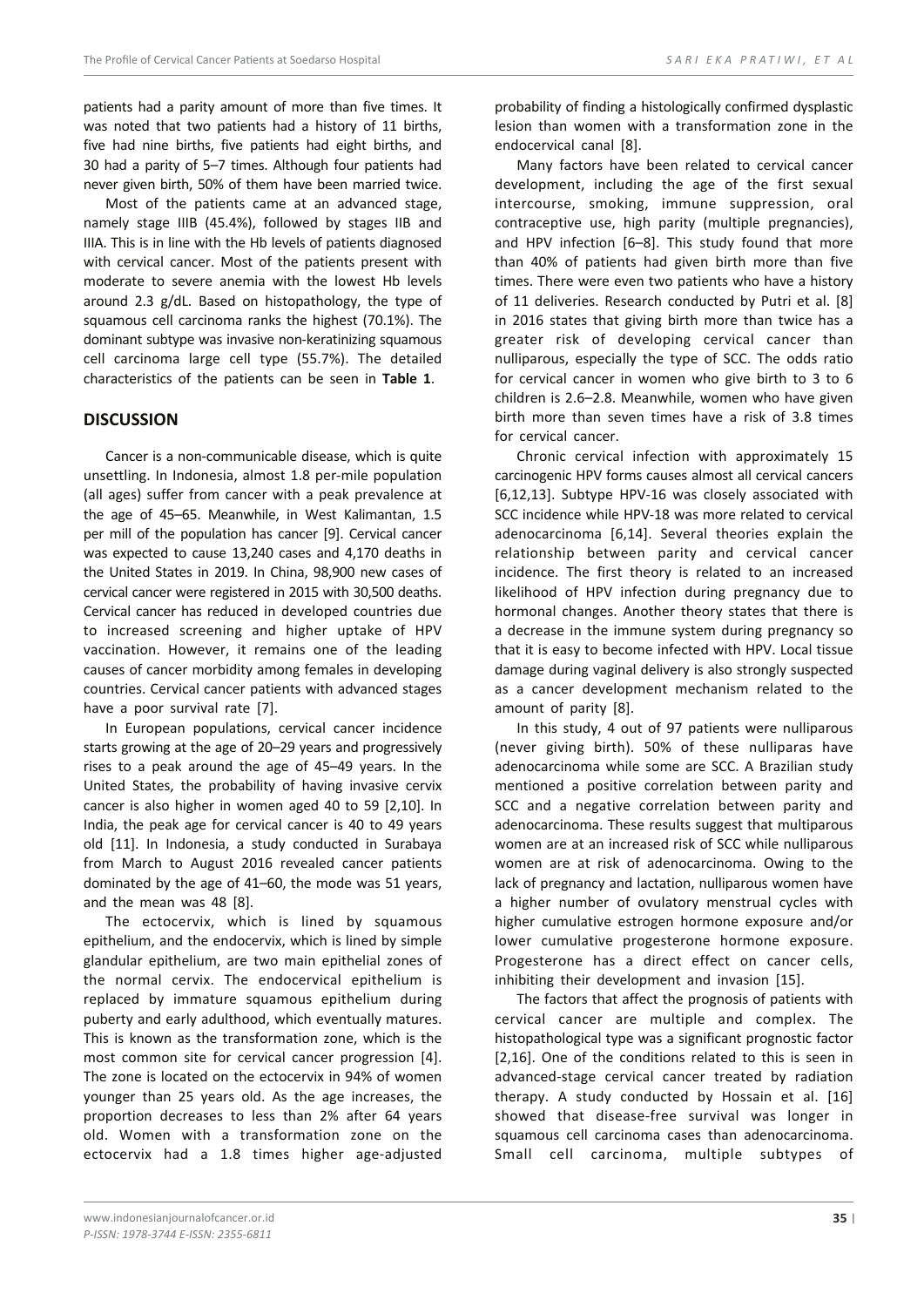adenocarcinoma-mucinous, clear cell, the typical form of adenocarcinoma, and adenosquamous carcinoma were the histological types to the worst prognosis [2].

This research discovered three types of tissue histopathology, squamous cell carcinoma, adenocarcinoma, and adenosquamous carcinoma. Squamous cell carcinoma is a histopathological form of epithelial cell tumor that is a flat cell that covers the cervix, which is the most common type of malignancy [17]. Rozario et al. [15] in 2019 in Brazil also showed that this type of SCC was more common than other types. The average age at which the cervical cancer type SCC was found was 49.5 years while the adenocarcinoma-type patients had an average age of 48.9. This is in line with a study by Balaya et al. [10] in France, where SCC dominates the histopathological type of cervical cancer (67.5%). The prognosis of cervical cancer, including that with squamous histology, is due to tumor factors such as nodal metastasis, parametrial involvement, tumor intensity, deep stromal invasion, and lymphovascular space invasion (LVSI). The degree of tumor differentiation may be another prognostic factor [18].

International Federation of Gynecology and Obstetrics (FIGO) determines staging in cervical cancer into FIGO stages I to IIA that are considered early stages of cervical cancer and stages IIB to IVB deemed to be advanced stages. In developing countries where advanced imaging modalities are not commonly available, the FIGO staging system is a widely accepted staging approach for cervical cancer. This FIGO stage showed significant effects on the prognosis of patients [16,19].

In this study, about 70% of cervical cancer cases in West Kalimantan were SCC, and most of them came at stage III. This study also has a similar result to the Cipto Mangunkusumo hospital research in 2005–2006 [20]. SCC can be classified into two groups based on the keratin patterns, keratin-high and keratin-low. Though PI3K/AKT signaling is associated with keratinhigh tumors, keratin-low tumors are distinguished by a more aggressive tumor with epithelial-mesenchymal transformation. Women with tumors and epithelialmesenchymal transformation did worse than those with PI3K/AKT abnormalities in terms of survival [18].

Adenocarcinoma is the second-most common histopathological type of cervical epithelial tumor after squamous cell carcinoma, which occurs in the cervical glands; it usually starts in the endo-cervical canal and spreads upwards and laterally. Adenocarcinoma seems to be more aggressive and has a lower survival rate than SCC with a distinct distribution pattern, more distant metastases, and a higher mortality rate. The three types of adenocarcinoma histopathology are divided into three grades, poorly differentiated type of adenocarcinoma (Grade 3), moderately differentiated of adenocarcinoma (Grade 2), and well-differentiated of adenocarcinoma

(Grade 1) [17,21]. This study found 4.5% (one case) of poorly differentiated type of adenocarcinoma and 27.3% (6 patients) of moderately differentiated type, and most were included in the well-differentiated type of adenocarcinoma (15 of 22 cases). Research by Glaze et al. [21] also showed that the majority of adenocarcinoma patients were found in low-grade.

Due to the mixture of squamous cell carcinoma and adenocarcinoma types, adenosquamous carcinoma belongs to the epithelial tumor type, also known as a mixed tumor. Endocervical glands and ectocervical epithelial cell proliferation, an enlarged cell nucleus, and crude chromatin are adenosquamous cells carcinoma features. Adenocarcinoma includes the endocervical gland. Meanwhile, squamous cell carcinoma is characterized by the proliferation of ectocervical epithelial cells [17].

Cancer prevalence (per mile) based on Doctor's Diagnosis of All Age Population-based on Riskesdas 2018 shows that the urban population suffers from more cancer than the rural population [9]. This is in line with the research results, which showed that cervical cancer patients at Soedarso Hospital mostly came from the city of Pontianak. However, another study has shown that patients from rural areas are more at risk of developing cervical cancer than those from urban areas. This condition is due to poverty, low socioeconomic status, and the unavailability of health services in rural areas in the early stages of the disease [22,23].

Since invasive cervix cancer is associated with a long pre-invasive stage cervical intraepithelial neoplasia (CIN), it is susceptible to screening and treatment and deemed preventable cancer [11]. In developing countries, cytology screening with and without high-risk HPV DNA testing has significantly reduced the disease burden [13,14]. Women who had sufficient negative screening at the age of 50–64 years (at least three tests were negative, and one test was negative at age of 60–64 years) without high-grade cytology had an 84% lower chance of being diagnosed with cervical cancer at the age of 65 years or older than unscreened women [13].

Patients' understanding of the importance of selfchecking is still lacking. The fact that most of the patients were diagnosed at stage III, even though none were observed at stage IA, demonstrates this. Most of the patients in this study came at an advanced stage, namely stage IIIB (45.36%), followed by stages IIB and IIIA. This result is in line with the research conducted in Surabaya from March to August 2016, where stage IIIB was found at most (60%) followed by stage IIB (31%) [8].

Some ethnic groups showed lower cervical screening coverage, which might be contributed by culture, socioeconomic status, language barriers in some ethnic minorities, and emotional barriers, namely fear, embarrassment, and anticipated shame [23–25]. Furthermore, cervical cancer screening access has been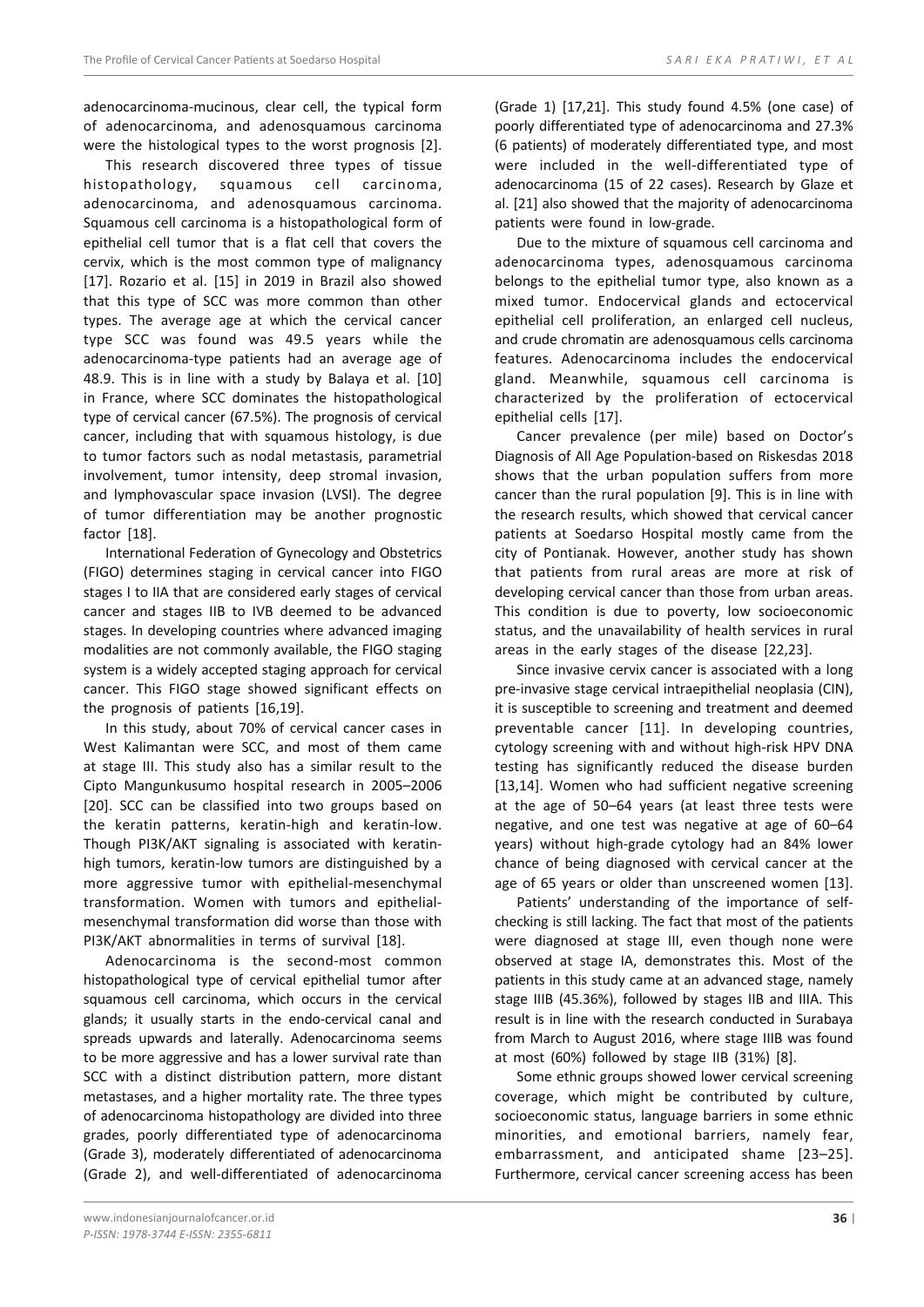investigated as a major factor in ethnic disparities. Women at high risk for cervical cancer do not have enough access to primary care services or choose not to use them. Cultural differences, such as distrust of the healthcare system, maybe a factor. Lack of awareness about cervical cancer screening was another risk factor. Many women were unaware of the significance of an irregular cervical smear or the importance of cervical cancer early detection. Community-based approaches may benefit these high-risk populations [22,26].

Anemia can be caused by a variety of factors prior to treatment for cervical cancer, including acute or chronic bleeding, malnutrition, and iron deficiency. The level of Hb in patients with cervical cancer is a wellknown prognostic marker [27]. Two hypotheses link anemia and poor patient outcomes. First, anemia causes the tumor cells to become hypoxic and makes these cells resistant to radiotherapy. The second hypothesis states that hypoxia stimulates genomic changes in tumor cells and promotes malignant transformation [28]. This study shows that nearly 70% of patients present with moderate to severe anemia. Most of the anemia patients fall into the category of advanced stage. Only 3% came at stage IIA. It is necessary to do further research on the relationship between anemia and this clinical stage.

## **CONCLUSIONS**

The incidence of cervical cancer in Soedarso Hospital has decreased from 2017 to 2019, but the patient mortality rate has increased. Cervical cancer was found starting from the age of 27 years with a peak seen at the age of 41–60 years. Most of the patients came from Pontianak city with the most ethnic groups being Malays. The amount of parity seems to contribute to the incidence of cervical cancer in West Kalimantan. Most of the patients came at an advanced stage and presented with moderate to severe anemia.

## **DECLARATIONS**

## **Ethics Approval**

This research has passed the ethical review stage with letter number 4959 /UN22.9/TA/2020 issued by the Ethical Clearance Committee of the Faculty of Medicine University of Tanjungpura.

## **Competing of Interest**

The authors declare no competing interest in this study.

## **Acknowledgment**

The author would like to thank the Faculty of Medicine, the University of Tanjungpura, who funded this research, and Soedarso Hospital for their cooperation in providing the opportunity for research using patient medical records.

## **REFERENCES**

- 1. World Health Organization. Cancer Statistic 2020. Globocan 2020. 2020;419:1–2.
- 2. Vinh-Hung V, Bourgain C, Vlastos G, et al. Prognostic value of histopathology and trends in cervical cancer: A SEER population study. BMC Cancer. 2007;7(164):1–13.
- 3. Astuti W. Efektifitas Pemeriksaan Inspeksi Visual Asam Asetat (Iva) Sebagai Deteksi Dini Pra-Kanker Serviks Di Puskesmas Sungai Kakap Kabupaten Kubu Raya Tahun 2017. J Kebidanan Khatulistiwa. 2020;6(2):78–82.
- 4. Jenkins D. Histopathology and cytopathology of cervical cancer. Dis Markers. 2007;23(4):199–212.
- 5. Winer I, Alvarado-Cabrero I, Hassan O, et al. The prognostic significance of histologic type in early stage cervical cancer - A multi-institutional study. Gynecol Oncol. 2015;137(3):474–8.
- 6. González Martín A. Molecular biology of cervical cancer. Clin Transl Oncol. 2007;9(6):347–54.
- 7. Lin M, Ye M, Zhou J, Wang ZP, Zhu X. Recent Advances on the Molecular Mechanism of Cervical Carcinogenesis Based on Systems Biology Technologies. Comput Struct Biotechnol J. 2019;17(109):241–50.
- 8. Putri AR, Khaerunnisa S, Yuliati I. Cervical Cancer Risk Factors Association in Patients at the Gynecologic-Oncology Clinic of Dr. Soetomo Hospital Surabaya. Indones J Cancer. 2019;13(4):104.
- 9. Kementerian Kesehatan RI. Laporan Riskesdas 2018. Lap Nas RIskesdas 2018 [Internet]. 2018;53(9):181– 222. Available from: http://www.yankes.kemkes. go.id/assets/downloads/PMK No. 57 Tahun 2013 tentang PTRM.pdf
- 10. Balaya V, Guani B, Magaud L, et al. Validation of the 2018 figo classification for cervical cancer: Lymphovascular space invasion should be considered in ib1 stage. Cancers (Basel). 2020;12(12):1–14.
- 11. Rajendiran S, Gopalan U, Karnaboopathy R. Evaluation of histopathology of cervix in women with unhealthy cervix. Int J Reprod Contraception, Obstet Gynecol. 2017;6(3):842.
- 12. American Cancer Society. Cervical Cancer Early Detection, Diagnosis, and Staging Can Cervical Cancer Be Found Early? American Cancer Society. 2019. 1–32 p.
- 13. Castañón A, Landy R, Cuzick J, Sasieni P. Cervical Screening at Age 50-64 Years and the Risk of Cervical Cancer at Age 65 Years and Older: Population-Based Case Control Study. PLoS Med. 2014;11(1):e1001585.
- 14. Seamon LG, Java JJ, Monk BJ, et al. Impact of tumour histology on survival in advanced cervical carcinoma: An NRG Oncology/Gynaecologic Oncology Group Study. Br J Cancer. 2018;118(2):162–70.